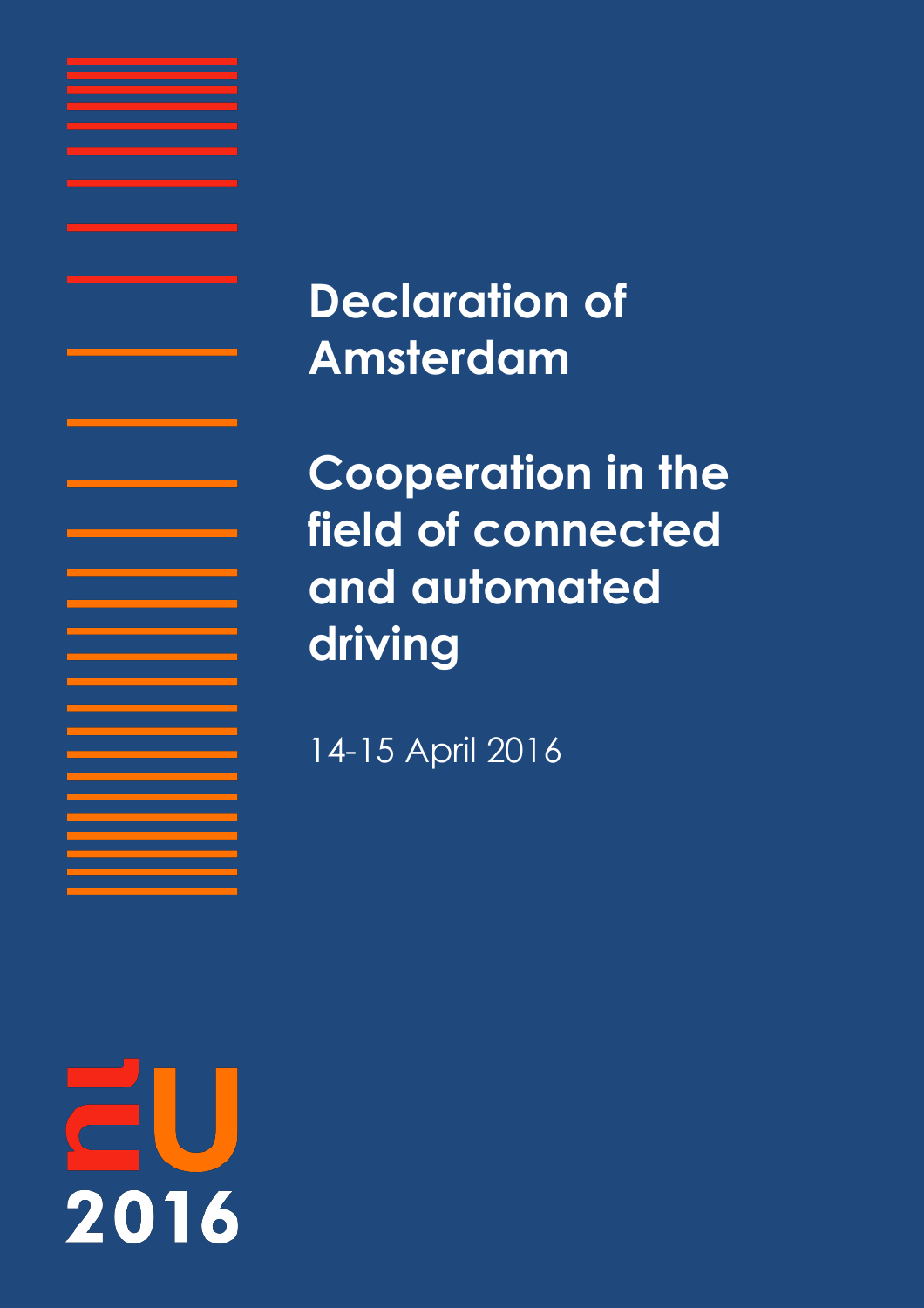# **Declaration of Amsterdam**

# **on cooperation in the field of connected and automated driving**

*Navigating to connected and automated vehicles on European roads*

# **14 April 2016**



*Connected, cooperative and automated driving developments should come together to harvest societal benefits.*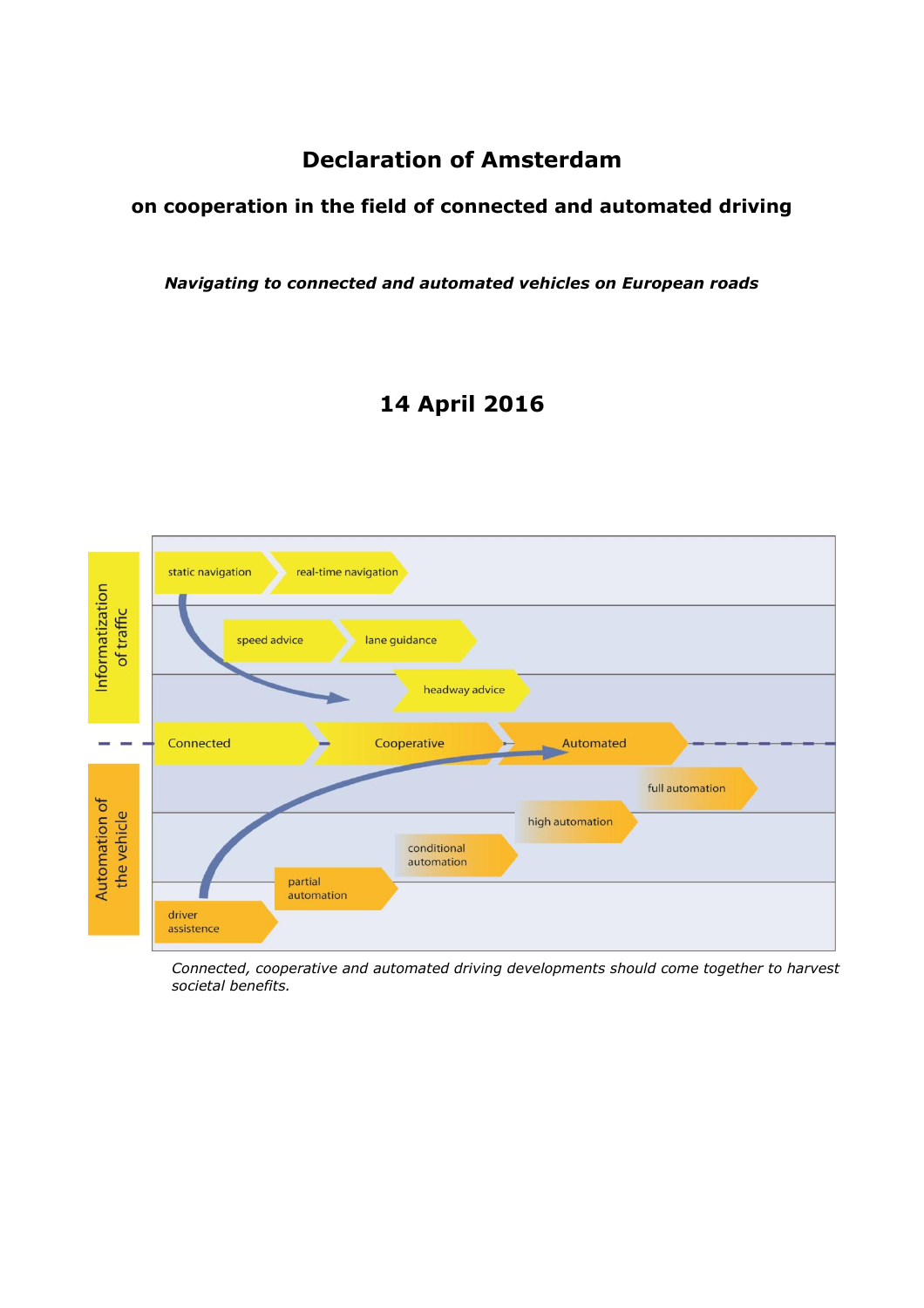# **INTRODUCTION**

As a result of developments in the automotive, ICT and telecoms sectors and the introduction of connected and automated vehicles<sup>1</sup>, mobility will change more in the next twenty years than in the past one hundred years. Further automation of vehicles and advances in information and communication technologies provide excellent opportunities to improve traffic flows and to make transport safer, cleaner and easier. This development could also strengthen the economy of Europe. Ultimately, once fully automated driving becomes possible on a large scale, there may be societal benefits beyond the aforementioned goals, in terms of social inclusion, improved mobility services in rural areas and cities, the development of mobility as a service and lower travel costs. These advantages should bring extra flexibility in door-to-door mobility, especially in the field of public transport, also to the benefit of the aging population, vulnerable road users and disabled persons. Furthermore, this innovation could be linked to other important developments such as a shared economy, decarbonisation of transport and the transition towards a zero-emissions society and the circular economy.

Besides technological progress, there are further challenges and uncertainties related to development of connected and automated vehicles. There are important questions to be answered regarding security, social inclusion, use of data, privacy, liability, ethics, public support and the co-existence of connected and automated vehicles with manually controlled vehicles.

Member States support the development of connected and automated driving through a range of initiatives, such as truck platooning, autopilot on the highway and the establishment of ITScorridors. Connected and automated vehicles are already being tested on public roads and are gradually being introduced on the market for commercial use. In the early stages of this transition, open competition between different models and initiatives is needed to instigate creativity and innovation. However, both industry and users demand that new services and systems should be interoperable and compatible when crossing borders. The European Commission has taken important steps with the Cooperative Intelligent Transport Systems (C-ITS) platform, the Round Table on Connected and Automated Driving and the Gear 2030 initiative. Nevertheless, a more coordinated approach is called for between Member States and at European level to remove barriers and to promote a step-by-step learning-by-experience approach such as the European truck platooning challenge. It is essential to support an exchange of information of results and best practices by linking and integrating such initiatives.

\_\_\_\_\_\_\_\_\_\_\_\_\_\_\_\_\_\_\_\_\_\_\_\_\_\_\_\_\_\_\_\_\_\_\_\_\_\_

 $1$  This Declaration uses the terms connected and automated vehicles and driving. Connected includes cooperative driving: communication between vehicles and also with the infrastructure (C-ITS). Automated driving refers to the capability of a vehicle to operate and manoeuvre independently in real traffic situations, using on-board sensors, cameras, associated software, and maps in order to detect its surroundings. In the medium to long-term, automated driving functions will be expanded with the help of connectivity. Automated includes highly-automated and the development towards driverless vehicles.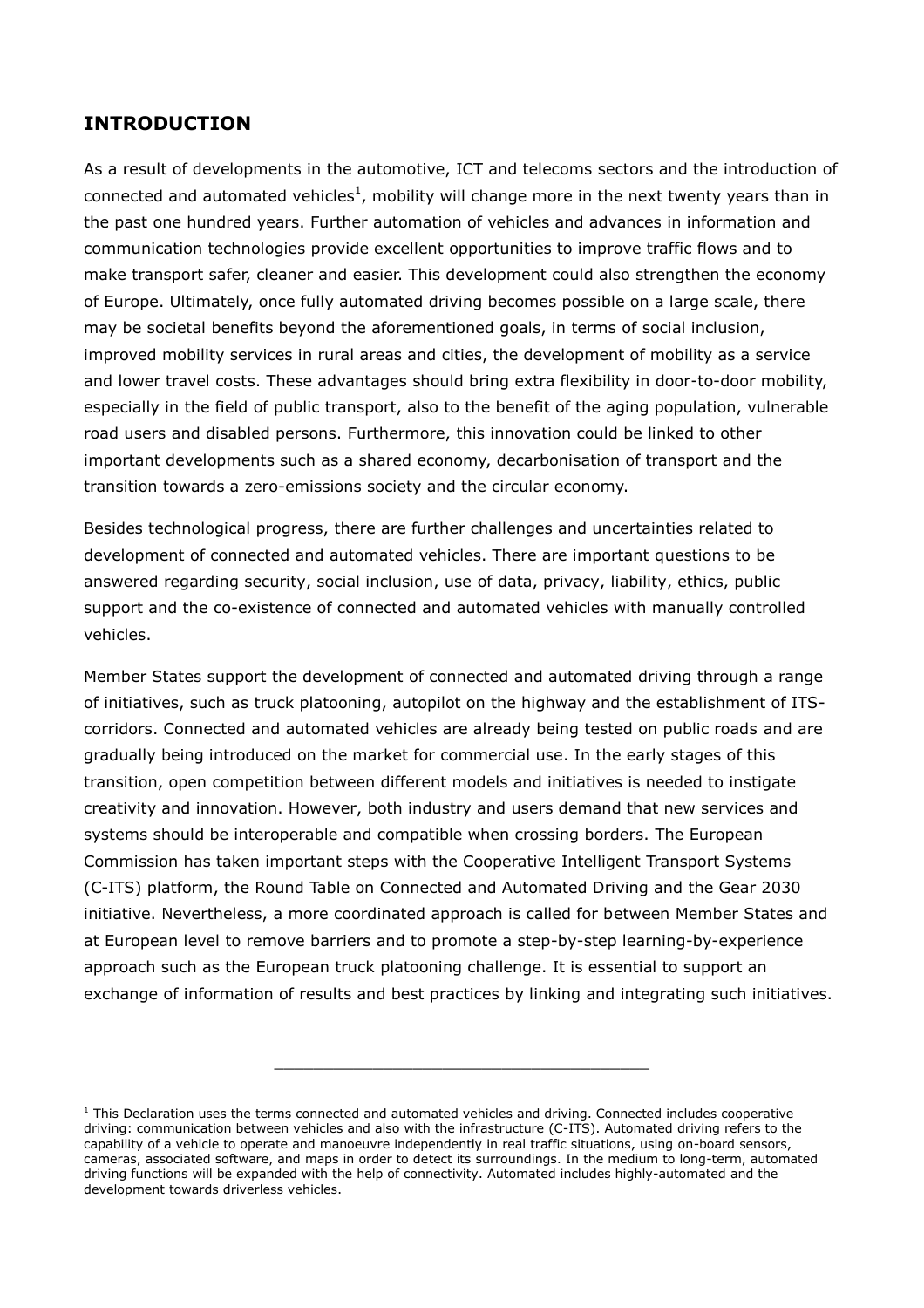# **DECLARATION OF AMSTERDAM**

# **on cooperation in the field of connected and automated driving**

ACKNOWLEDGING that connected and automated vehicle technologies offer great potential to improve road safety, traffic flows and the overall efficiency and environmental performance of the transport system;

RECOGNISING also the long-term potential for social inclusion and increased mobility in remote areas, as well as the link with other developments such as the shared economy, smart cities and the transition towards zero-emissions mobility and the circular economy;

RECOGNISING the technological, societal, legal, privacy-related, safety and security challenges and uncertainties related to the development of connected and automated vehicles;

EMPHASIZING the importance of Member State and EU initiatives supporting innovation in the field of connected and automated driving, in particular through the C-ITS platform, the Round Table on connected and automated driving and Gear 2030;

ACKNOWLEDGING the importance of strengthening the position of Europe as a world leader in innovative mobility and creating new global market opportunities for industry;

EMPHASIZING the added value of a more coordinated approach towards the development of connected and automated driving within the European Union, particularly in order to facilitate cross-border use, involving all relevant stakeholders and taking into consideration the need for convergence between complementary technologies;

RECOGNISING the need for a systemic approach to ensure that benefits for the transport system as a whole in terms of safety, health, efficiency and reduction of environmental impact and to support seamless door-to-door transport for people and goods as well as value-added services using data generated by connected and automated vehicles while at the same time ensuring data protection and right to privacy.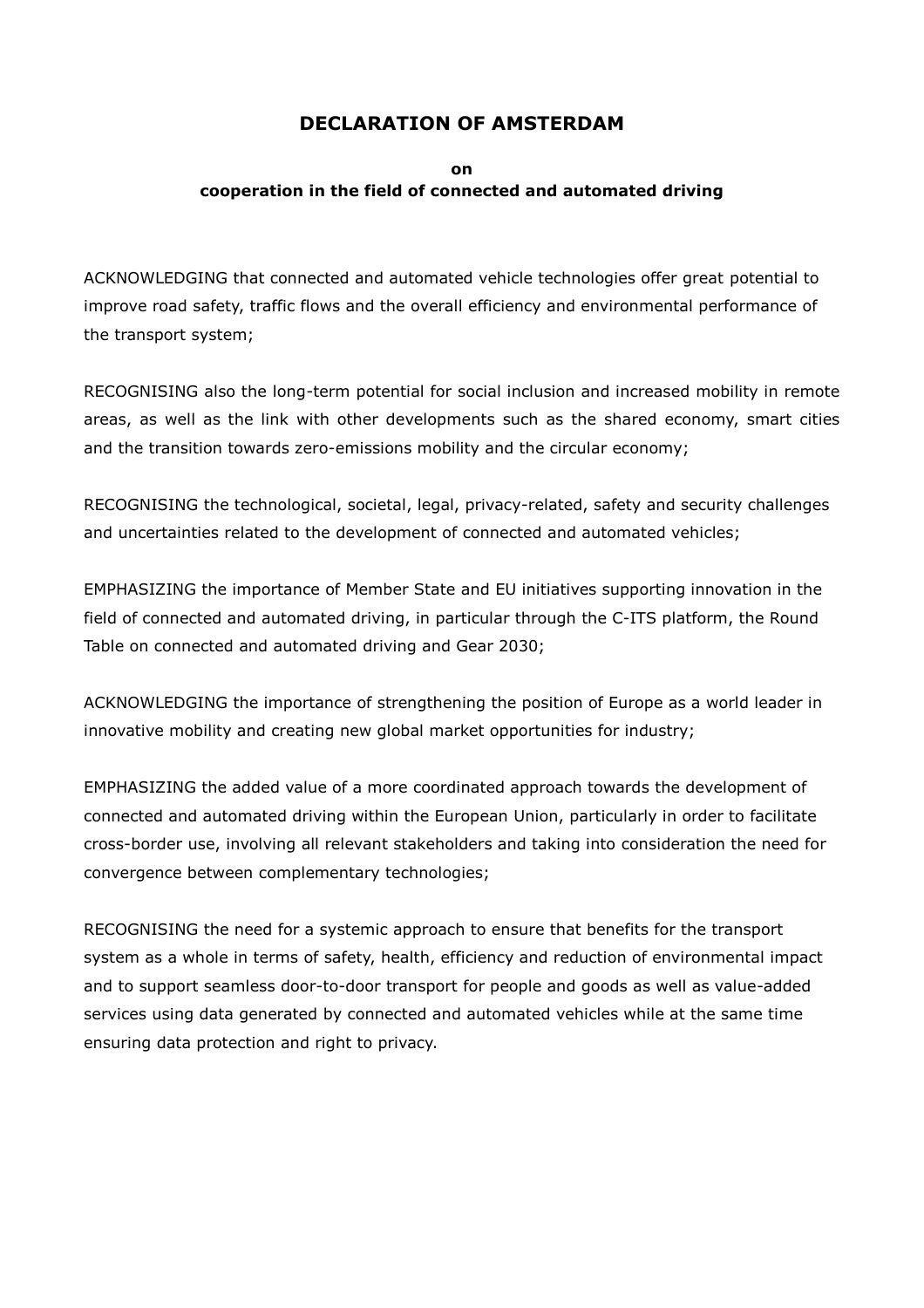#### **I SHARED OBJECTIVES**

#### **SUPPORTING** the following objectives:

- a. to work towards a coherent European framework for the deployment of interoperable connected and automated driving, which should be available, if possible, by 2019;
- b. to bring together developments of connected and automated driving in order to reach their full potential to improve road safety, human health, traffic flows, and to reduce the environmental impact of road transport;
- c. to adopt a "learning by experience" approach, including, where possible, cross-border cooperation, sharing and expanding knowledge on connected and automated driving and to develop practical guidelines to ensure interoperability of systems and services;
- d. to support further innovation in connected and automated vehicle technologies to strengthen the global market position of European industry; and
- e. to ensure data protection and privacy.

# **II JOINT AGENDA**

**AGREEING** to develop and maintain a joint agenda with European stakeholders to support the shared objectives. This agenda should identify deployment paths for connected and automated driving in passenger and freight transport. The joint agenda should include the following topics:

# a. **Coherent international, European and national rules**

The aim is to work towards the removal of barriers and to promote legal consistency. The legal framework should offer sufficient flexibility to accommodate innovation, facilitate the introduction of connected and automated vehicles on the market and enable their cross-border use.

# b. **Use of data**

Data generated through the use of connected and automated vehicles can serve public and private value-added services. Clarification is needed on the availability for public and private use and responsibilities of the parties involved.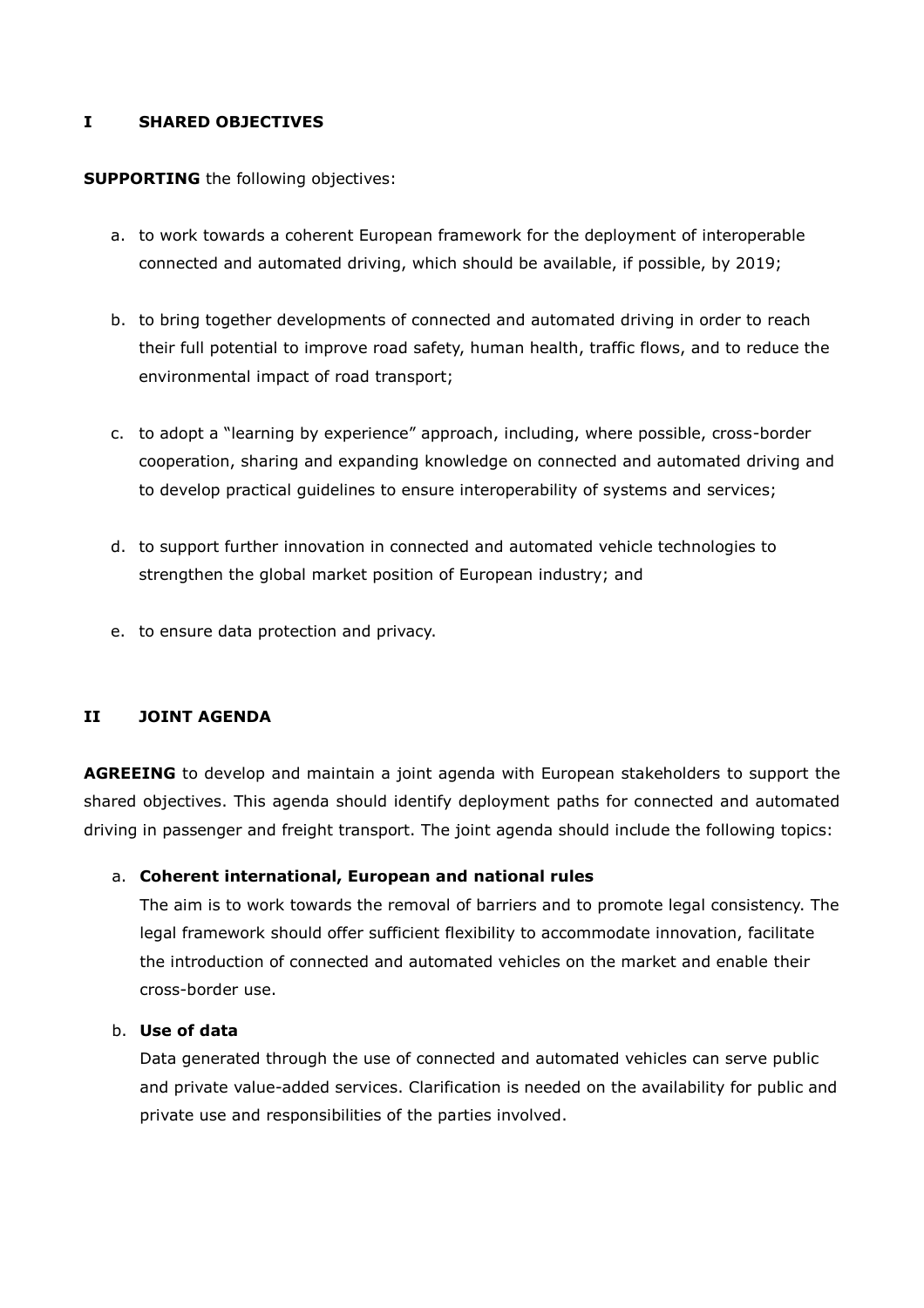### c. **Ensure privacy and data protection**

Respecting existing legislation on privacy and data protection, the conditions for the (re-) use and sharing of data generated by connected and automated vehicles need to be clarified.

#### d. **Vehicle-to-vehicle (V2V) and vehicle-to-infrastructure (V2I) communication**

In order to maximize benefits in road safety and environmental performance, it is essential to ensure that new services and systems are compatible and interoperable at European level and to coordinate investments towards reliable communication coverage, exploit the full potential of hybrid communications, where relevant, and improve the performance of location accuracy, benefiting in particular from the use of GALILEO and EGNOS.

#### e. **Security**

In the light of the increase in cyber-threats and serious vulnerabilities, it is essential to ensure security and reliability of connected and automated vehicle communications and systems. Common trust models and certification policies should be developed to prevent risks and support cybersecurity, whilst ensuring safe and interoperable deployment.

#### f. **Public awareness and acceptance**

It is important to manage societal expectations, to raise awareness and increase acceptance and appreciation of connected and automated vehicle technologies.

# g. **Common definitions of connected and automated driving**

Common definitions of connected and automated driving should be developed and updated, based on the Society of Automotive Engineering levels (SAE levels) as a starting point.

#### h. **International cooperation**

It is important to develop and maintain close cooperation with other regions, particularly the US and Japan, to work towards a global framework and international standards for connected and automated vehicles.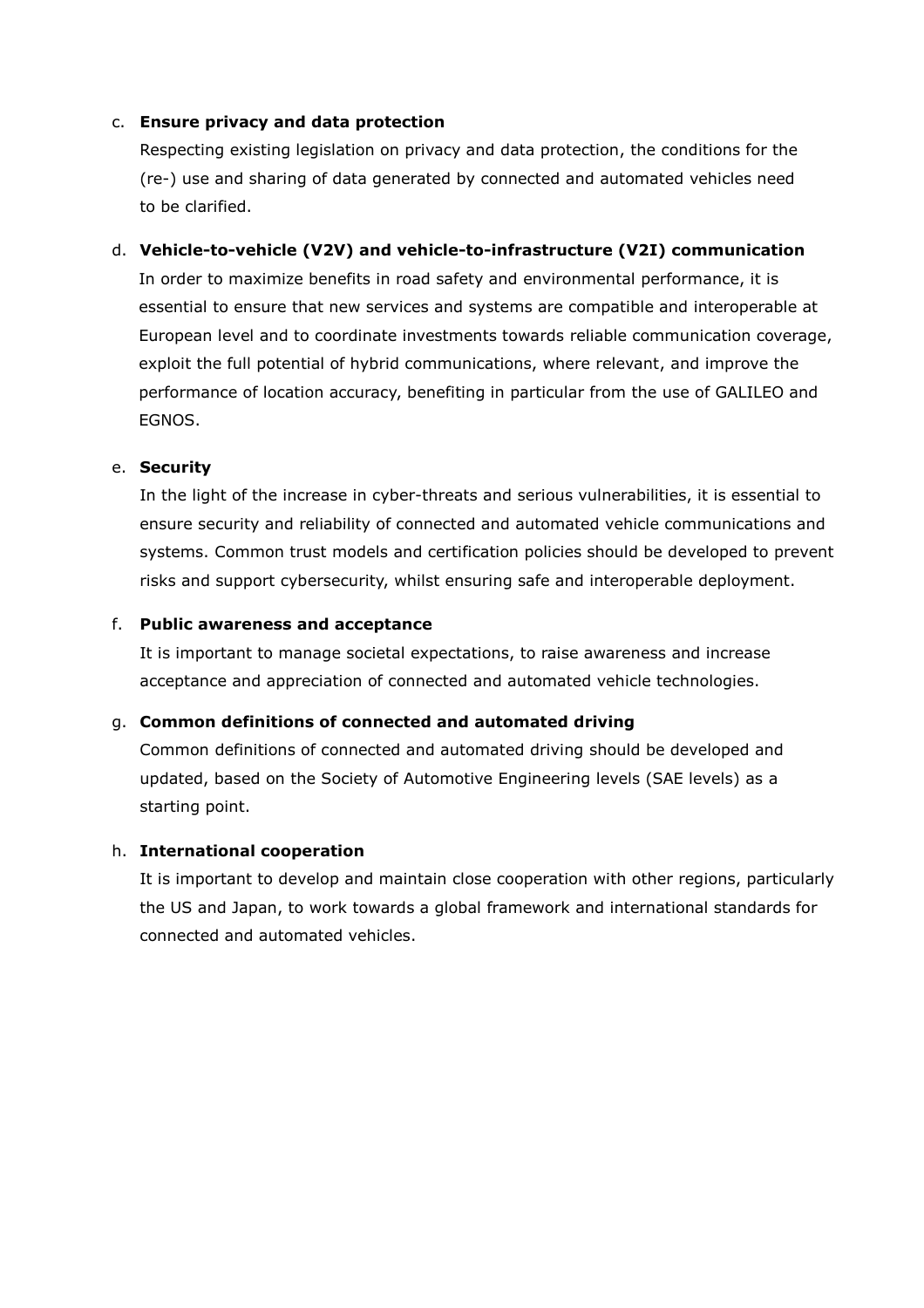**With a view to achieving these objectives, Ministers have identified the following actions for Member States, the European Commission and industry to support the introduction of connected and automated driving and to achieve its full potential:**

# **III ACTION BY MEMBER STATES**

### a. **Close cooperation in UN-ECE**

An important priority is to ensure that the Vienna and Geneva Conventions on Road Traffic allow the use of connected and automated vehicles on public roads, and to consider a revision of vehicle and traffic safety regulations within this context.

# b. **Adapting national regulations**

Member States should identify and, where possible, remove legal barriers to the testing and deployment of connected and automated vehicles, based on a learning-byexperience approach.

# c. **Learning by Experience**

Member States are encouraged to create possibilities for large-scale cross-border testing of connected and automated driving technologies, based on a common European approach, by:

- $\circ$  facilitating an exchange of best practices in Member States and between Member States;
- $\circ$  testing of connected and automated driving technologies in various circumstances, such as cross-border corridors, urban networks and rural settings; and
- o sharing of common principles to enable cross-border testing of connected and automated driving, based on mutual recognition.

# d. **Informal high-level structural dialogue**

Member States are invited to contribute to a high-level structural dialogue on connected and automated driving that:

- $\circ$  supports, monitors and guides the actions as identified in this Declaration;
- o discusses national developments and deployment issues;
- o gives recommendations to the European Commission;
- o works with the Commission and industry, including SMEs;
- $\circ$  facilitates the exchange of best practices between Member States;
- o maintains a strategic overview of existing EU platforms and working groups.

Member States are welcome to join this initiative at any stage and are invited to make full use of the experience gained so far and best practices.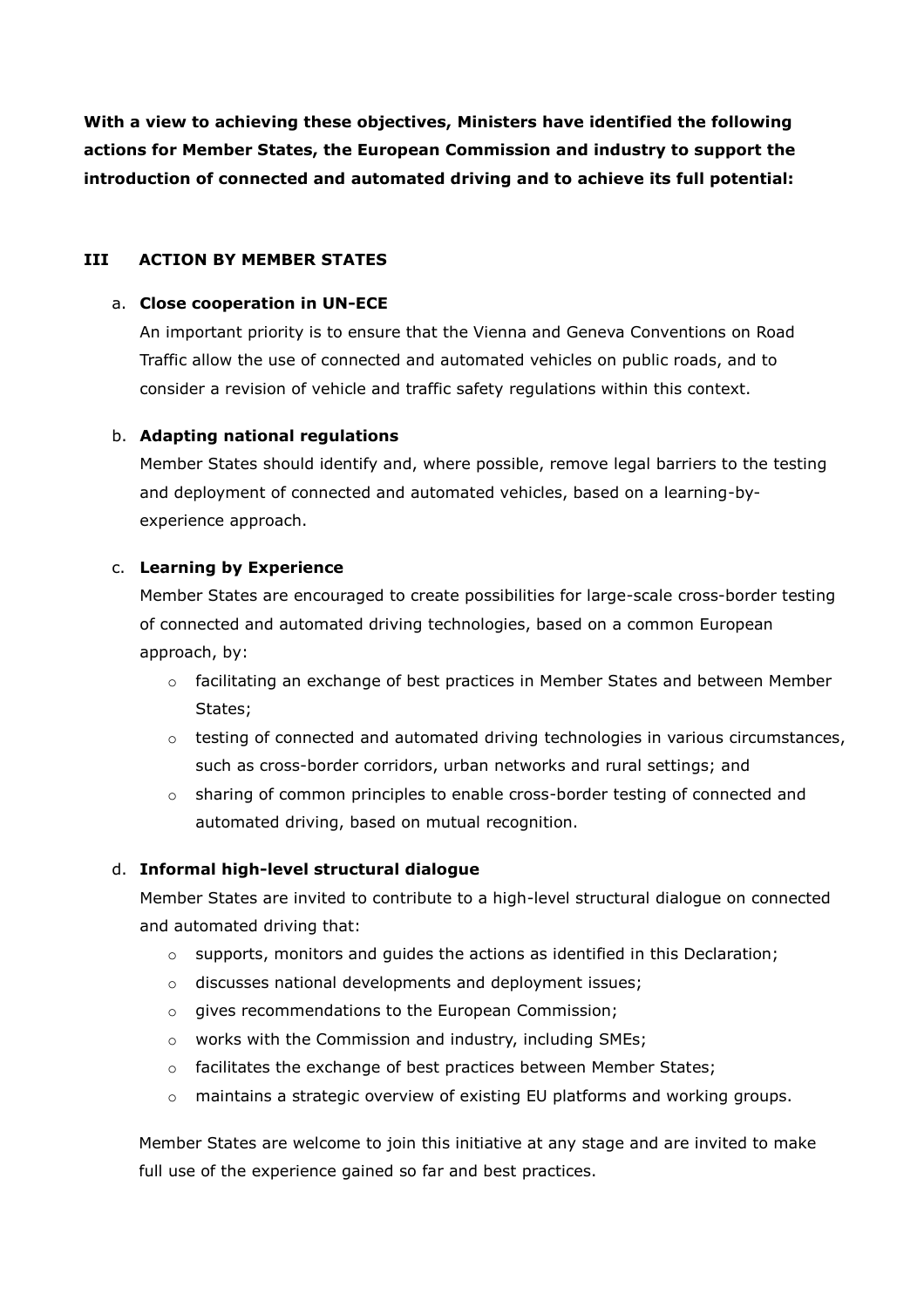### **IV ACTION BY THE EUROPEAN COMMISSION**

- a. to develop a shared **European strategy** on connected and automated driving, based upon the shared objectives of this Declaration, as well as through strengthening the links between existing platforms such as the C-ITS Platform, Gear 2030 and the Round Table on Connected and Automated Driving;
- b. to consider the continuation of the **C-ITS platform** for the deployment of interoperable C-ITS in the EU and to widen its scope to include infrastructure related aspects, traffic management and road safety for connected and automated driving;
- c. to review, and where necessary, adapt the **EU regulatory framework** to support the development and use of automated and connected driving, respecting the principle of subsidiarity. A more coordinated approach at EU level should not necessarily result in new rules, but should especially create added value in contributing to a joint learning process;
- d. to develop a coordinated approach towards **research and innovation** activities in the field of connected and automated driving, within the Energy Union Research, Innovation and Competitiveness Strategy and its Strategic Transport Research and Innovation Agenda, bringing together the work of the EU and of Member States.

# **V ACTION BY INDUSTRY**

- a. to actively participate in developing the European strategy and agenda on connected and automated driving;
- b. to identify areas where public policy and regulatory intervention can help lowering barriers to the development and take-up of new technologies;
- c. to develop vehicle-to-vehicle (V2V) and vehicle-to-infrastructure (V2I) communication systems (C-ITS) and continue standardisation work to ensure that new services and systems are interoperable at EU level;